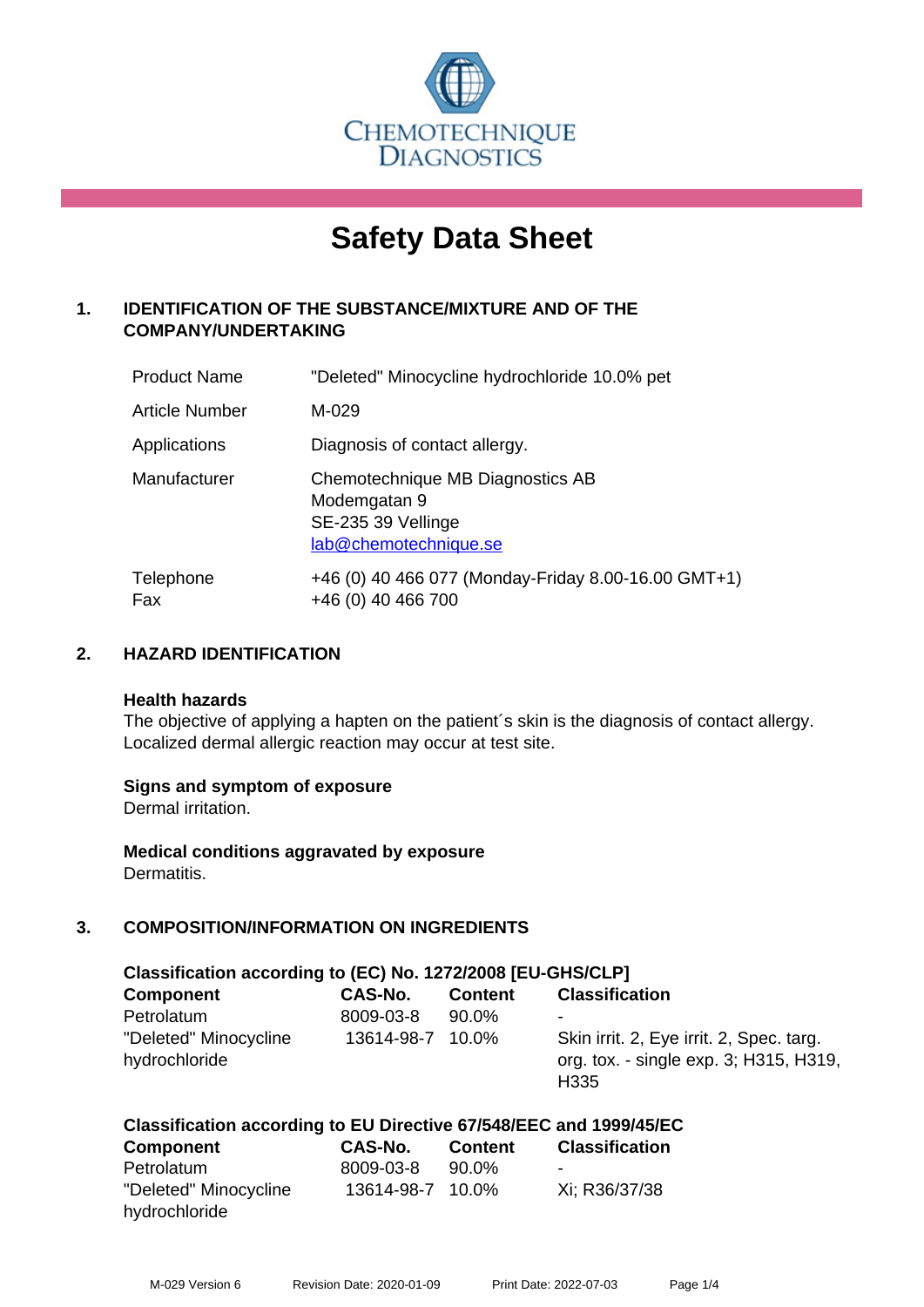#### **4. FIRST AID MEASURES**

**Emergency and first aid procedures**

Obtain medical attention.

#### **5. FIRE-FIGHTING MEASURES\***

#### **Suitable extinguish media**

CO2, powder or water spray. Fight larger fires with water spray or alcohol resistant foam.

# **For safety reasons unsuitable extinguishing agents**

Water with full jet.

# **Special protective equipment for fire-fighters** Wear self-contained respiratory protective device. Wear fully protective suit.

\*Data is shown for petrolatum only

## **6. ACCIDENTAL RELEASES MEASURES**

**Steps to be taken if material is released or spilled** Contain and place in a closed container.

# **7. HANDLING AND STORAGE**

**Precautions to be taken in handling and storage** Store dark at 5-8°C. Avoid extended exposure to light. FOR EXTERNAL USE ONLY.

# **8. EXPOSURE CONTROLS/PERSONAL PROTECTION**

**Respiratory protection** Not required.

**Ventilation** Local exhaust.

**Protective gloves** Disposal gloves.

# **Eye protection**

Not required with normal use.

#### **Work/Hygienic practices**

Wash hands after each use.

#### **9. PHYSICAL AND CHEMICAL PROPERTIES**

Odour **Odourless** 

Appearance Ivory White Semi-solid

Melting point\* 50-55° C

Boiling point\* No data available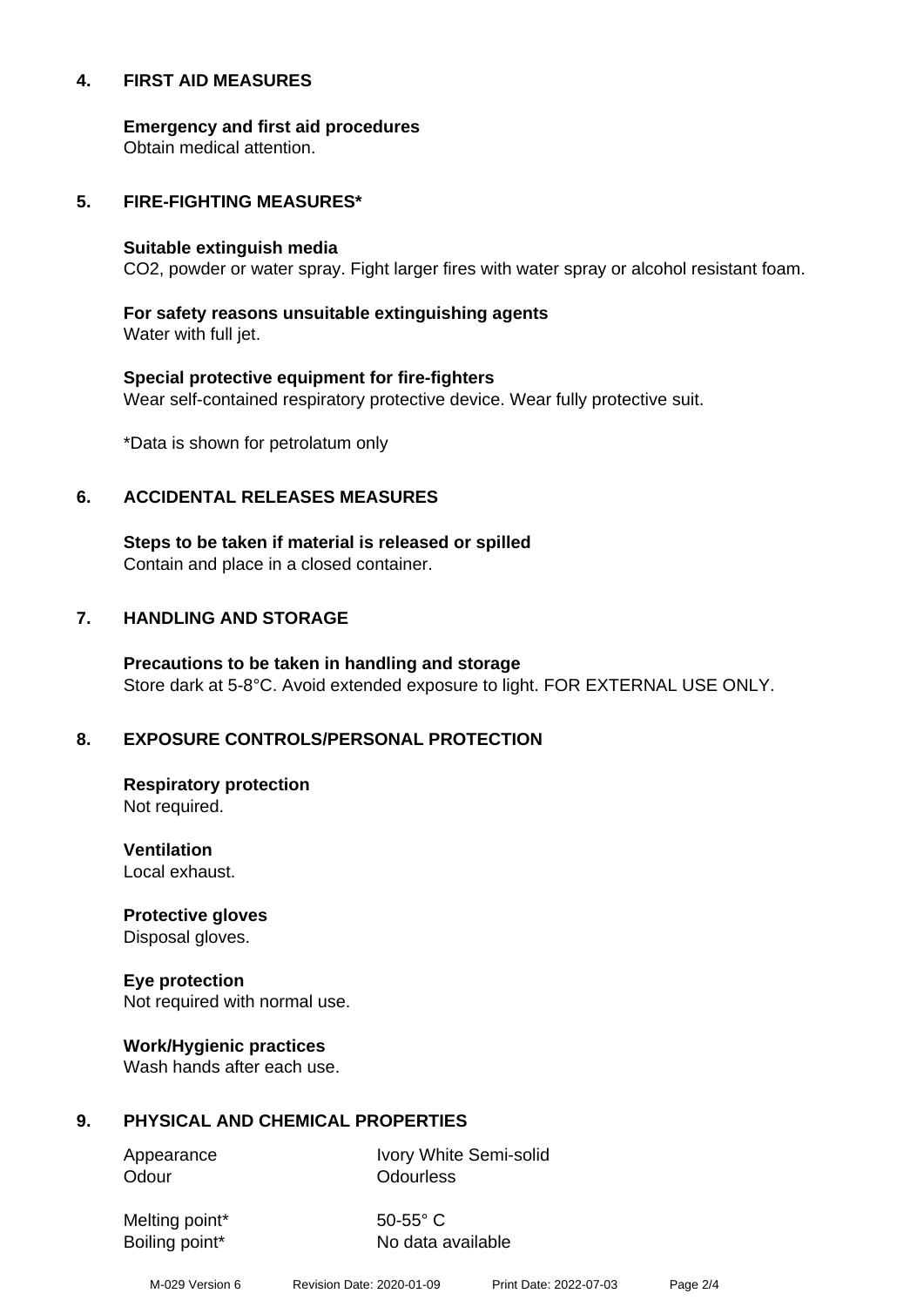Flash point\*  $>100^{\circ}$ C Density\* No data available. Solubility in/Miscibility with Water\*

Self ignition\* Product does not self ignite. Danger of explosion\* Product does not present an explosion hazard. Insoluble

\*Data is shown for petrolatum only

# **10. STABILITY AND REACTIVITY**

#### **Incompability**

May react with strong oxidizing agents.

#### **Stability**

Stable at recommended storage conditions.

#### **Hazardous byproducts**

Combustion may generate CO, CO2 and other oxides.

#### **Hazardous polymerization**

Will not occur.

## **11. TOXICOLOGICAL INFORMATION**

No data available.

#### **12. ECOLOGICAL INFORMATION**

No data available.

# **13. DISPOSAL CONSIDERATIONS**

#### **Waste disposal method**

Comply with federal, state/provincial and local regulation.

#### **14. TRANSPORT INFORMATION**

Not dangerous goods.

#### **15. REGULATORY INFORMATION**

The classification is according to the latest editions of the EU lists, and extended by company and literature data.

#### **16. OTHER INFORMATION**

#### **Text of H-statements and R-phrases mentioned in Section 3**

| Skin irrit, 2<br>Eye irrit. 2<br>Spec. targ. org. tox. - single exp. 3 |                           | Skin irritation (Category 2)<br>Eye irritation (Category 2)<br>Specific target organ toxicity - single |          |
|------------------------------------------------------------------------|---------------------------|--------------------------------------------------------------------------------------------------------|----------|
| M-029 Version 6                                                        | Revision Date: 2020-01-09 | Print Date: 2022-07-03                                                                                 | Page 3/4 |